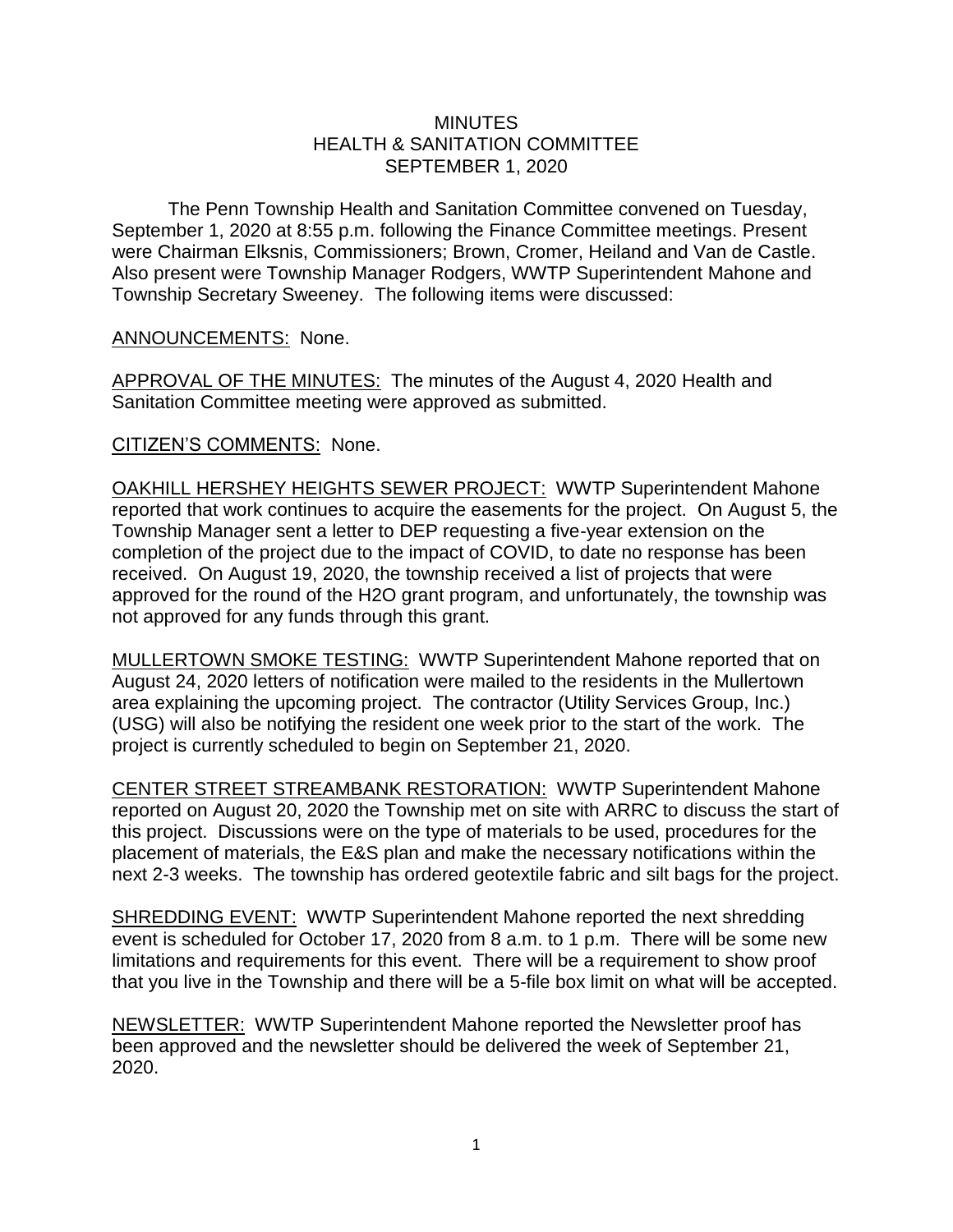PROPOSED CHICKEN ORDINANCE: Commissioner Elksnis opened the floor for discussion on the proposed chicken ordinance. Commissioner Heiland reported this is a popular question that he has been asked by several residents. Commissioner Heiland stated that the ordinance is not specific to lot size. Manager Rodger stated that section 2, item 4C should address that issue as it states tract of land contain a single or twofamily dwelling only. Commissioner Brown questioned the severity of the penalties for violations of the ordinance. The committee agreed to remove the penalty of imprisonment, and recommended adopting the ordinance.

2021 BUDGET REVIEW: WWTP Superintendent Mahone reported on the Sewer Revenue Fund. He reported he is anticipating on a cash carryover of \$2,105,000, an increase in sewer rents, and a \$3,200,000 carryover for the Oakhills/Hershey Heights Construction project, with an estimated total revenue receipts of \$10,290,651. Superintendent Mahone reported on Sewer Expenditures. The budget includes increases in wages for the AFSCME employees and social security taxes. An increase cost of chemicals, along with vehicle operating expenses. The cost of engineering services has decreased due to the cost being built into capital outlay. Insurance has increased by about 2.6%. Capital Outlay cost of \$3,850,000, which includes easement acquisition for Oakhill/Hershey Heights, as well as installation and construction inspection of the sewer system, elimination of Janet Street Pumping Station and the elimination of the Breezewood Drive Pumping Station. Commissioner Heiland questioned if the elimination of the pumping stations had to happen next year, or could the project be moved out further. Superintendent Mahone reported that the project could be pushed out, but suggested that the design and the easements should be obtained. Commissioner Elksnis asked if they needed to be removed or can they be repaired. Superintendent Mahone stated that they are small stations, and it is getting to the point mechanicals will need to be replaced, he added that in the long run it is more beneficial to have the stations removed. Commissioner Elksnis asked if one station was more urgent than the other, Superintendent Mahone indicated that Janet Street should take precedence. Commissioner Heiland questioned why is there a decrease projected to actual wages. Superintendent Mahone reported that he included costs to hire a maintenance mechanic II. He added he would like to get someone on board to obtain experience due to possible retirements in the near future. Superintendent Mahone reported that the overall increases were at about a 2.1% at \$10,290,651. Superintendent Mahone next reported on the budget for solid waste, starting with the revenue including the sale of the refuse bags, bins, recyclable materials, he is projecting a 10.87% increase in revenues at \$1,198,800. He stated that there is a possibility that the \$74,000 904 Performance Grant may show up this year, then the funds would be carried over to next year. There were increases in expenses, due to wages, pensions and insurances. The decrease in refuse expenses was due to the bags being bid for two years in 2020 and they will not need to be bid in 2021. There was a decrease in General Expense; in 2020 budget the amount was increased due to the anticipation of having to pay to have the recyclables hauled away, this never occurred. Superintendent Mahone reported a decrease in expenses of 6.9% at \$1,094,300. The committee will review further.